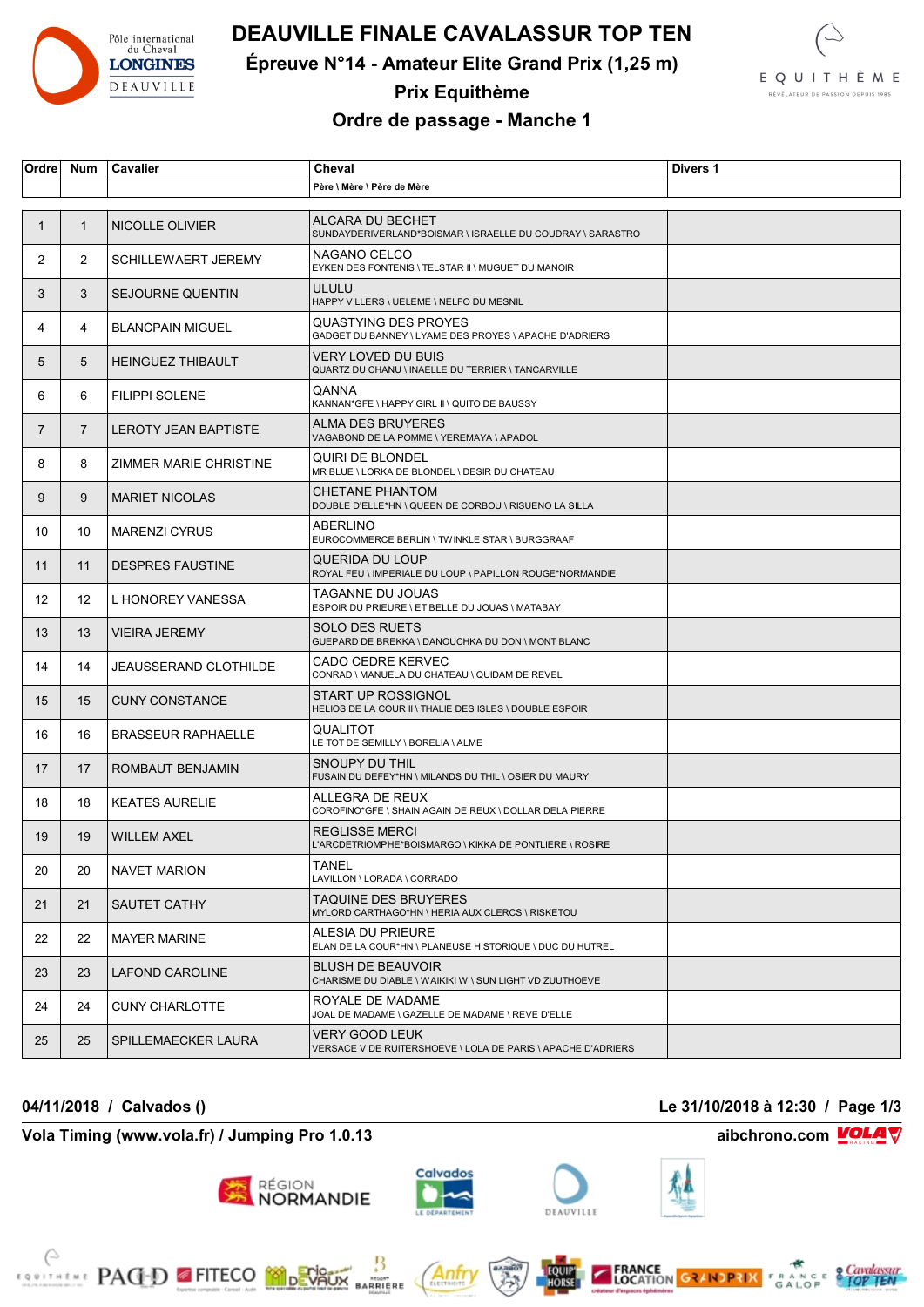

### **DEAUVILLE FINALE CAVALASSUR TOP TEN Épreuve N°14 - Amateur Elite Grand Prix (1,25 m) Prix Equithème Ordre de passage - Manche 1**



| Ordre | <b>Num</b> | Cavalier                    | Cheval                                                                            | Divers 1 |
|-------|------------|-----------------------------|-----------------------------------------------------------------------------------|----------|
|       |            |                             | Père \ Mère \ Père de Mère                                                        |          |
|       |            |                             |                                                                                   |          |
| 26    | 26         | NICOLLE OLIVIER             | <b>BETISSE DU JOUAS</b><br>SCAREFACE DE MARS \ ULY GIRL DU JOUAS \ EASY BOY       |          |
| 27    | 27         | LECOURT VICTOIRE            | QUALITY DE BAUSSY<br>DARWIN DU PARC \ JAIMIE DE BAUSSY \ TSAR DE BAUSSY           |          |
| 28    | 28         | PONCHEAUX VALENTINE         | O'Z DU MOULIN<br>ARTOS \ GERBOISE DU MOULIN \ TU VIENS DORVAL                     |          |
| 29    | 29         | <b>VANNIER BENEDICTE</b>    | VARKAVA<br>DIAMANT DE SEMILLY \ KASINA \ CASSINI I                                |          |
| 30    | 30         | AMRAM JEROME                | UNDERLIGHT DE LACK<br>SPOTLIGHT Z \ OPALINE DE MOYON \ CALYPSO DE MOYON           |          |
| 31    | 31         | DARTY CLARA                 | RINTINTIN DES BLES<br>LUX Z \ FELICIA D'ARIEL \ REVE D'ELLE                       |          |
| 32    | 32         | ROGIER BORIS                | ALBA LOCA<br>CALVARO \ DONNA \ HEARTBREAKER                                       |          |
| 33    | 33         | VANCRAYELINGHE ANNE SOPHIE  | PRINTEMPS DU SAUSSY<br>HALOUBET DE GORZE \ ANTHRACITE \ EASTER GREY               |          |
| 34    | 34         | <b>MAGLOIRE CORENTIN</b>    | AUSTRAL DE GRANDRY<br>QUITE EASY \ RYKIEL DE GRANDRY \ JUS DES FONTAINES          |          |
| 35    | 35         | <b>BEN MIMOUN CHARLES</b>   | QUINOA DU THEIL<br>SHOGOUN II \ CAMPANULE DU THEIL \ SOCRATE DE CHIVRE            |          |
| 36    | 36         | <b>BERTHE CYRIELLE</b>      | <b>HELIX VAN DE RISPEN</b><br>CATWALK VAN DE HELLE \ KIRBY \ LUGANO VAN LA ROCHE  |          |
| 37    | 37         | <b>VACHER CAROLINE</b>      | QUOBLOK DU REVE<br>ROSIRE \ CLARA GIRL DU GUY \ RUNGIS DES HALLES                 |          |
| 38    | 38         | <b>MAGLOIRE THIBAULT</b>    | VICTORIO DU VERET<br>KRUG DE MEIA LUA \ NEIGE DU VERET \ BEGUIN DE MOENS          |          |
| 39    | 39         | VANCRAYELYNGHE BETTY        | <b>BRUME DE CARNEVILLE</b><br>OK DU ROZEL \ CARNEVILLE \ MATADOR DU BOIS          |          |
| 40    | 40         | <b>MADEUF MARIE</b>         | AH OUI WOOPY<br>JARNAC \ JUNON DU LANSON \ DIONYLIGHT                             |          |
| 41    | 41         | <b>JOUAN CAROLINE</b>       | QUADENCE PEGUIGNON<br>GROSSO Z \ ESCALIBUR*PEGUIGNON \ ESPRI                      |          |
| 42    | 42         | <b>CHERVALIER CHARLINE</b>  | JEZZEBELLE VAN MC ET MC<br>QUINCEROT VAN T ET L \ EOWIJN \ TOULON                 |          |
| 43    | 43         | <b>LESCANNE MALO</b>        | CORLEONE DE BEAUFOUR<br>DIAMANT DE SEMILLY \ ERABELLE \ ZURICH                    |          |
| 44    | 44         | <b>RUGGERI MARION</b>       | TOOBI DE BEDON<br>CYRANO DE BERGERAC \ INSOLENTE DE BEDON \ ALLEGRETO             |          |
| 45    | 45         | <b>GRIVEAU EMILIE</b>       | ALICANTE AU PRIEUR<br>SIRE JAG DE COURTHOE \ LA BELLE DE CASSANDRE \ RYON D'ANZEX |          |
| 46    | 46         | LEPREVOST BLINLEBRETON EDEN | SANTANA VON HARY Z<br>SIR SHUTTERFLY \ VALENCIA \ ERNEST                          |          |
| 47    | 47         | <b>JUSSIAUX CAMILLE</b>     | BORAX BRUN<br>OLARGO B \ OPALINE BRUNE \ SOCRATE DE CHIVRE                        |          |
| 48    | 48         | DANNAY CLARA                | TEMPO DU MOULIN<br>LUCCIANNO*HN \ GERBOISE DU MOULIN \ TU VIENS DORVAL            |          |
| 49    | 49         | SAPETTI CESAR               | ERATO<br>INDORADO \ PERNILLA \ C INDOCTRO                                         |          |
| 50    | 50         | <b>ALCARAZ MATHIAS</b>      | VINIE MAJELO ROCHE<br>PACHA DE PREUILLY \ ROMANE DE LA ROCHE \ JARNAC             |          |
| 51    | 51         | NICOLLE OLIVIER             | ANONYME DU JOUAS<br>QUOOL DU BOIS MARGOT*GFE \ ETE DU JOUAS \ UZELIEN             |          |

### **Vola Timing (www.vola.fr) / Jumping Pro 1.0.13 aibchrono.com VOLA**

**EXAMPLE PAGED FITECO MODEVALLE** 

**04/11/2018 / Calvados () Le 31/10/2018 à 12:30 / Page 2/3**





Anfr

₿

**MONT**<br>BARRIERE